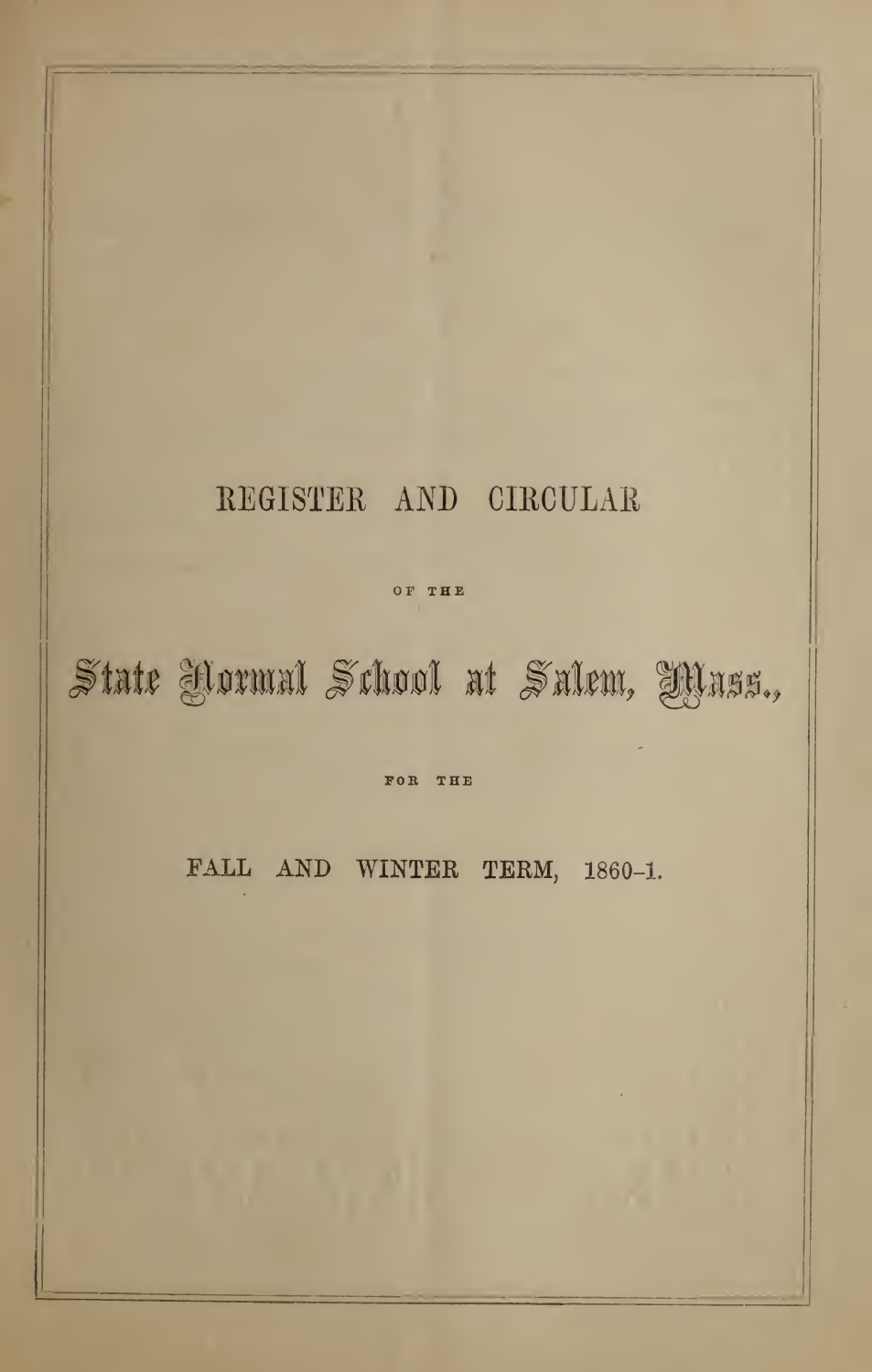# Register for the Fall and Winter Term, 1860-1.

BOARD OF EDUCATION.

His Excellency, The Governor. His Honor, The LIEUTENANT GOVERNOR. Rev. ALONZO H. QUINT, A.M., West Roxbury. Hon. GEORGE S. BOUTWELL, LL.D., Groton. HENRY WHEATLAND, M. D., Salem. ARIEL PARISH, A. M., Springfield. | Hon. Joseph White, A. M., Secretary. Rev. William A. Stearns, D. D., Amherst. George B. Emerson, LL.D., Treasurer.

Rev. Erastus 0. Haven, D. D., Boston. DAVID H. MASON, Esq., Newton.

CORNELIUS C. FELTON, LL.D., Cambridge. Rev. SAMUEL C. JACKSON, D.D., Assistant Sec'y.

BOARD OF VISITORS.

HENRY WHEATLAND, M. D. Rev. ALONZO H. QUINT, A. M. Hon. Joseph White, A. M.

#### INSTRUCTORS.

| ALPHEUS CROSBY, A. M., Principal. | ELIZABETH CARLETON.                          |
|-----------------------------------|----------------------------------------------|
| MARTHA KINGMAN.                   | EUNICE T. PLUMER.                            |
| SARAH R. SMITH.                   | LUCY KINGMAN, Teacher of Music.              |
| OLIVE P. BRAY.                    | Rev. JOHN L. RUSSELL, A. M., Lecturer on     |
| ELLEN M. DODGE.                   | Botany.                                      |
| MARY E. WEBB.                     | JAMES C. SHARP, Esq., Lecturer on Chemistry. |
| ANNA M. BROWN.                    | FRANCES S. COOKE, M. D., Lecturer on Anat-   |
| CAROLINE J. COLE.                 | omy, Physiology, and Health.                 |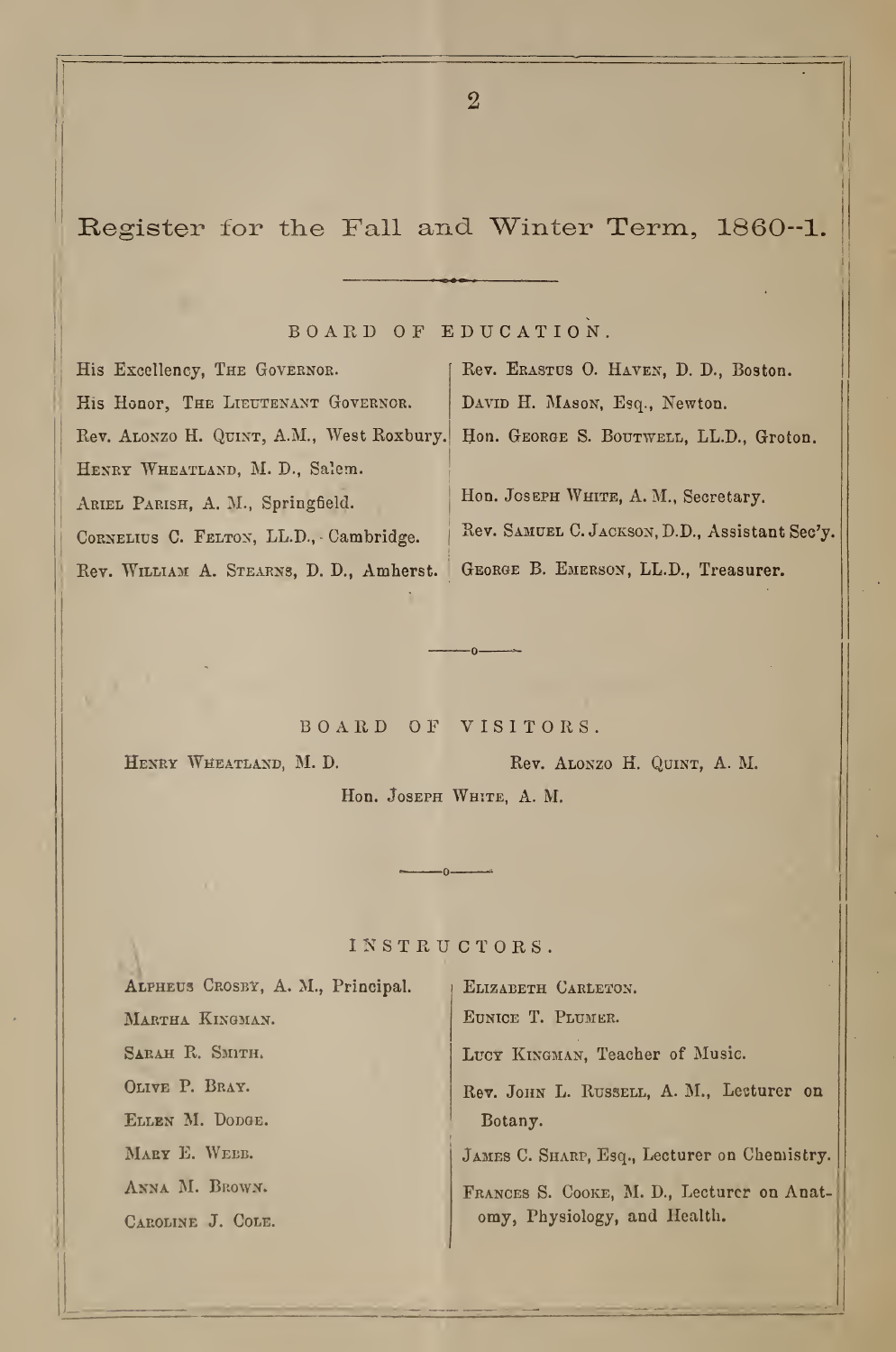#### ADVANCED CLASS .

Harriet M. E. Choato, Salem. Jane B. Dearborn, North Reading. Almira S. Dewing, North Chelsea. Josephine A. Ellery, Gloucester. Emma J. Fuller, Salem.

Louisa M. Marshall, Tewksbury. Mary C. Nichols, Salem. Adelaide E. Somes, North Chelsea. Mary J. Thayer, Salem. Rosa H. Towne, Topsfield. 10.

# SENIOR CLASS.

Mary Anna Bates, South Hingham. Rebecca E. Boutelle, Fitchburg. Harriette J. Brierley, North Andover. Anna B. Clapp, Milton. Abbie F. Crosby, Lowell. Mary A. Davis, Lee, N. H. Mary E. Davis, Salem. Maria T. Delano, Somerville. Mary E. Eastman, Melrose. Mary E. Godden, Louisville, Miss. Anna S. Haskell, Fitchburg. Caroline H. Holder, Lynn. Margaret A. Johns, Haverhill. Ann Maria Kimball, Melrose.

Harriet E. Lewis, Salem. Frances H. Lincoln, Chelsea. Julia A. Lowe, Manchester. Elizabeth McDaniels, Lowell. Hannah Elizabeth Morse, Salem. Jane K. Noyes, .West Newbury. Matilda Pollock, Salem. Susan Rice, Shrewsbury. Maria C. Richardson, Lowell. Mary C. Spofford, Lowell. Lucy Tingley, Tewksbury. Elizabeth B. Walton, South Reading. Abbie A. Young, Beverly. 27.

#### MIDDLE CLASS.

Mary P. Allen, Marblehead. Abby Baker, Ipswich. Sarah D. Bemis, Chicopee. Catharine A. Berry, Middleton. Georgianna A. Boutwell, Grotou. Sarah F. Bryant, Lynnfield Centre. Emily Buttrick, Salem. Martha H. Chisholm, Salem. Anna C. Cross, Salem. Isabel H. Dadmun, Hopkinton. Almira Eldredge, Orleans. Augusta J. Fisher, Salem. Susan R. Gilford, Naushon I., Chilmark. Anna A. Giles, Manchester.

Emily A. Glover, Salem. Sarah M. Gray, Andover. Ellen P. Hamblin, Fairhaven. Tamson B. Harris, Marblehead. Hannah H. Hathaway, Marblehead. Mary F. Hopkins, Lowell. Abby Hosmer, Concord. Ellen L. Joslin, Leominster. Mercy T. Kimball, Lynn. Anna S. Lamson, Topsfield. Almeria F. Locke, Lawrence. Maria T. Luscomb, Salem. Phebe M. Merrill, Lynn. . Mary W. Nichols, Salem.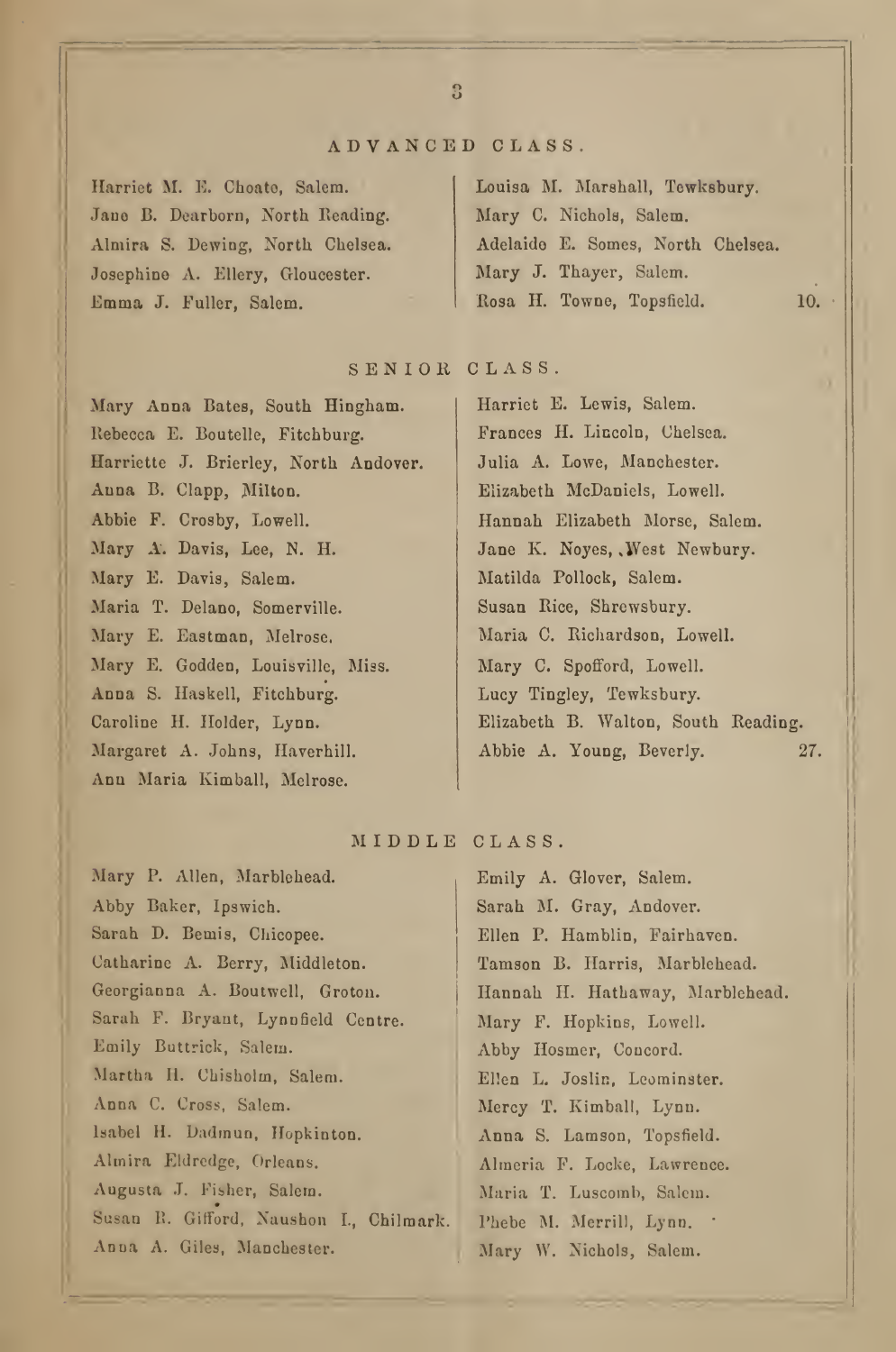Alice I. Paine, Salem. **Esther A. R. Towne, Topsfield.** Ada Patch, Lynn. Frances A. Treadwell, Salem. Mary J. Peasley, South Danvers. | Mary F. Tucker, Salem. Sophia E. Perry, Gorham, Me. Julia A. Wadleigh, Middleton. Eliza I. Phelps, Salem. Adeline S. Walker, Upton. Sarah C. Pitman, Marblehead. | Sarah M. Wheeler, Swampscott. Martha A. Pratt, Charlton. Eliza Ann White, Reading. Abbie H. Sanborn, Salem. Lucy J. Wilkins, Middleton. Ellen B. Saville, Annisquam, Gloucester. Sarah A. Winslow, West Brewster. Marietta N. Shaw, Rockport. Rebecca F. Woodberry, Beverly. Helen Shedd, Lynn. Mary M. Woodbury, Gloucester. 53. Sarah J. Smith, Worcester.

Mary E. Page, Lowell. <br> Philena P. Toothaker, Litchfield Corners, Me.

JUNIOR CLASS.

Almena S. Allen, Wolfboro', N. H. Ellen L. Langmaid, Salem. Mary W. Brooks, Salem. Mary E. Lord, South Danvers. Helen M. Brown, Lowell. | Ada Mansfield, East Saugus. Harriett E. Carlton, Salem. Anne F. Chisholm, Salem. Amelia W. Merrill, Salem. Abby M. Cogswell, Salem. | Olive F. Mooar, Andover. Caroline S. Cushing, Hingham. Angenette R. Peabody, Salem. Sarah J. Damon, Middleton. Isabelle J. Prince, Lynn. Mary C. W. Davis, West Gloucester. Susan Prince, Beverly. Sarah L. De Bacon, Chelsea. Mary E. Rogers, Bangor, Me. Elizabeth Fairfield, Middleton. Ada F. Russell, Manchester, N. H. Anstress G. Flanders, Manchester, N. H. | Sarah E. Scales, Lowell. Eliza A. Folsom, South Danvers. Mary E. Shattuck, Charlestown. Katharine I. French, Lowell. Abbie C. Smith, Worcester. Caroline Marietta Garland, Lowell. Mary S. Stockwell, Marblehead. Isabella Gray, Barnstable. Isabella B. Tenney, Winchester. Harriett A. Hadley, Lowell. Mary V. Thomas, Hingham. Celia I. Holden, Swampscott. Jane S. Tufts, South Danvers. Anna R. Jones, Chelsea. **Emma F. Wilkins, Middleton.** 

Nancy Adams, Melrose. (a) Harriet L. Ladd, Franklin, N. H. Mary E. Andrews, Shrewsbury. Elizabeth H. Lawrence, North Leominster. Mary S. Meacom, South Danvers. Marianne S. Devereux, Salem. | Christiana Rounds, South Waterford, Me. Frances A. Holden, Lowell. Catharine C. Whitaker, Needham Plain. Sophronia W. Jones, South Danvers. | Louisa K. Woodbury, Beverly. 48.

Number of Students in attcndance during the term, 138.

4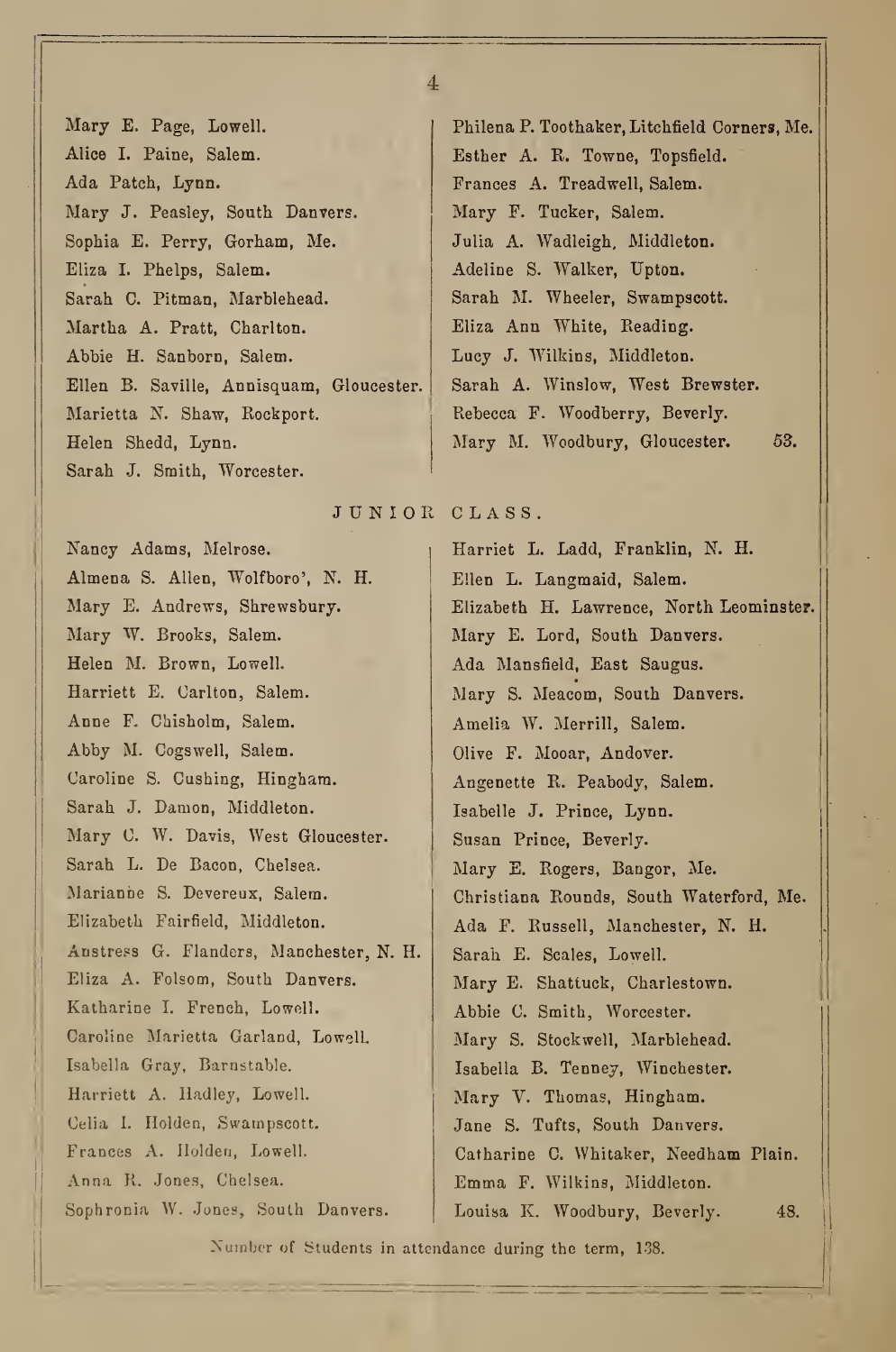### STATE NORMAL SCHOOL.......SALEM, MASS.

This Institution was established by the Commonwealth of Massachusetts, with the liberal co-operation of tlie City of Salem and the Eastern Railroad Company, for the direct preparation of Female Teachers to instruct in the Common and High Schools required by law. It is under the charge of the State Board of Education, and of a special Board of Visitors. During the period that has elapsed since the reception of the first Class in September, 1854, five hundred and forty Ladies have been members of the School ; and of these, two hundred and eighteen have received diplomas, upon the honorable completion of the prescribed course of study.

#### School Year and Terms.

The School Year is divided into two Terms, commencing the last Wednesday in February and the first Wednesday in September,—each containing twenty weeks of study with a week's recess near the middle of the Term.

The present Term will close with an Examination, commencing on Wednesday, January 30th, at 9 o'clock, A. M., and continuing two days. All Friends of Education are respectfully invited to attend this Examination, and also to visit the School at other times that may suit their convenience.

#### Admission.

Candidates for admission must be at least sixteen years of age; must present a satisfactory certificate of good moral character ; must declare their intention of remaining in the School three consecutive terms, (or so much of this time as may be required for completing the prescribed course of study,) of faithfully observing its regulations during their connection with it, and of afterwards teaching in the public schools of Massachusetts ;\* and must pass a satisfactory examination in Reading, Spelling, Defining, Writing, Arithmetic, English Grammar, Geography, the History of the United States, and Algebra. A greater age and higher attainments than those prescribed, with some experience in teaching, render the course of study in the Institution still more useful.

<sup>\*</sup> The prescribed course of study is so arranged that it may be completed in two terms, or even in one, by those who have made sufficient previous attainment. Most pupils, however, require three terms for its completion, and some find it advantageous to devote  $\|\cdot\|$ to it even a longer time. An intermission in the course for the purpose of teaching is usually permitted, upon application,

Ladies designing to teach in other States or in private schools may be admitted by  $||\,||$ paying \$15 a term for tuition.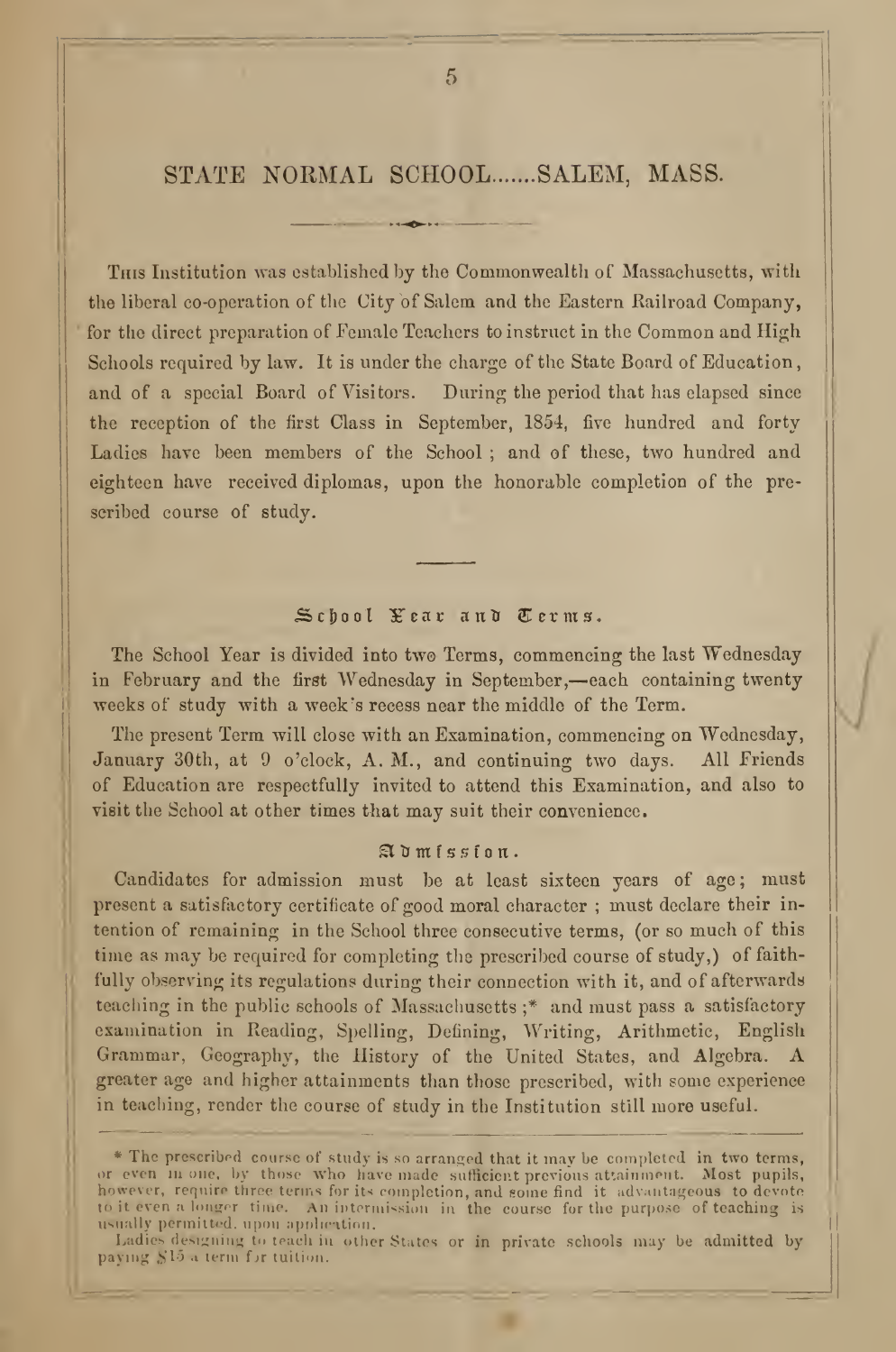The Examination for admission takes place on Wednesday, the first day of each term, commencing at 8 o'clock, A. M., or as soon after that hour as the Candidates may be able to arrive. Except in extraordinary cases, no one is examined later in the term.

#### Studies.

These are of two kinds : the more strictly PROFESSIONAL, which are pursued by all the members of the School; and those that are more GENERAL in their character, which are pursued as the students may need or desire, in preparation for teaching in the several grades of public schools. The latter are divided into three classes : $-I$ . The " Branches of Learning" prescribed by law for all public schools ; II. Those prescribed for all High Schools ; III. Those prescribed for High Schools of the second class.

PROFESSIONAL STUDIES. 1. Philosophy, History, and Art of Education, Physical, Intellectual, Æsthetic, Moral, Social, and Industrial; including General Principles and Methods of Instruction, Mental and Moral Philosophy, School Laws, School Organization and Government, &c.

2. Principles and Best Methods of Instruction in Reading, Spelling, Defining, Literature, and History ; in General and English Grammar, and the History and Etymology of the English Language ; in the Mathematics, especially Arithmetic, Algebra, and Geometry ; in Geography, and the various Natural Sciences related to it ; in Music, Writing, Book-keeping, Drawing, and Calisthenics.

3. Exercises in Teaching, for the illustration and application of these Principles and Methods ; and other Exercises, both Oral and Written, for cultivating that power and propriety of thought and expression which are so essential to the teacher's success. —Observation and practice in other schools are also recommended and, to some extent, required.

GENERAL STUDIES. Class I. " Orthography, Reading, Writing, English Grammar, Geography, Arithmetic, the History of the United States, and Good Behavior;" and also " Algebra, Vocal Music, Drawing, Physiology, and Hygiene," (which, in the words of the law, " shall be taught in all the public schools in which the School Committee deem it expedient.'")

Class 11. " General History, Book-keeping, Surveying, Geometry, Natural Philosophy, Chemistry, Botany, the Civil Polity of this Commonwealth and of the United States, and the Latin Language."

Class III. "The Greek and French Languages, Astronomy, Geology, Rhetoric, Logic, Intellectual and Moral Science, and Political Economy."— See General Statutes of Mass., chap. 38,  $\delta$  1, 2.

Pupils who have successfully completed the Professional Studies of the School, and who approve themselves, upon examination, fully competent to instruct in the General Studies of the first class, receive the First Diploma of the School thoso who also show themselves well acquainted with the General Studies of the second class, the Second Diploma; and those who add a good acquaintance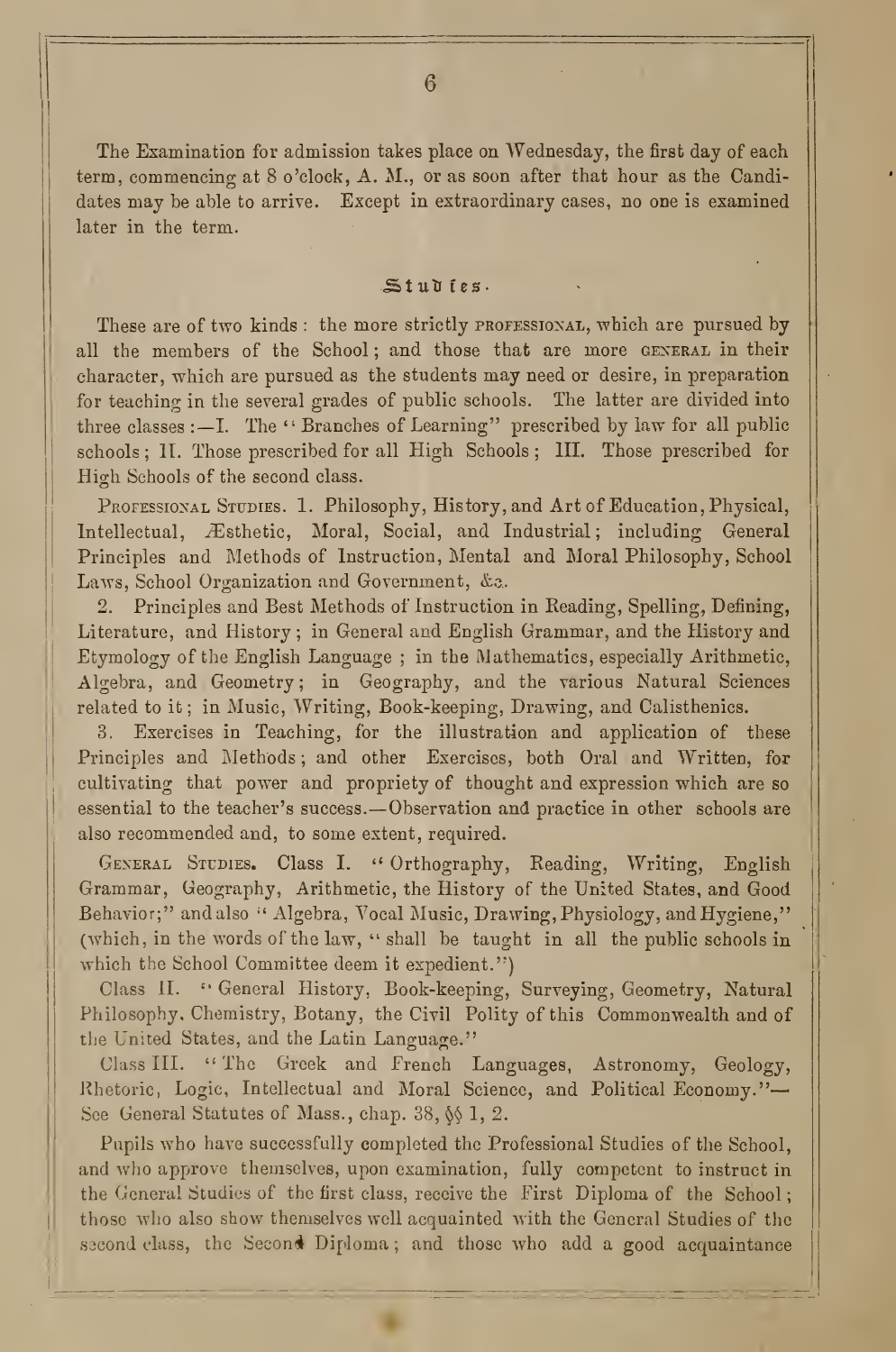with the General Studies of the third class, the Third Diploma. So far as practicable, the needed acquaintance with these General Studies, ewpecially with those of the first class, should be acquired by students before their admission to the School.

## Library, Cabinet, and Apparatus.

The Institution has already a valuable supply, chiefly through donation, of these material aids of education, which are so important for its full success, (the Library containing, in works for general reference and reading, and in text books, more than six thousand volumes.) To provide for them ampler accommodations, the School Building was enlarged during the last vacation, and now presents room for long ranges of book-shelves and cabinet-cases, for filling which the School must rely chiefly upon the continued liberality of its Friends and the Friends of Education, especially of those who appreciate the claims of Higher Female Education with particular reference to the work of educating others.\*

#### $\mathbb F$ ppenses and State Aid.

Tuition is free to those who comply with the condition of teaching in the public schools of Massachusetts, wherever they may have previously resided. A small fee (SI. 50) is paid by each pupil at the beginning of the term, for incidental expenses.

The text books required are mostly furnished without charge from the School Library. It is recommended, however, that the pupils should bring with them, for purposes of reference and comparison, the text-books which they have already studied, so far as this may be convenient ; and especially a Dictionary and common Atlas.

The price which is usually paid by the pupils for board, (not including washing, or separate fire and lights,) is \$2.50 per week.

For the assistance of those who would find even the light expenses of the School burdensome, the Commonwealth makes an annual appropriation of a thousand dollars. This sum is distributed among pupils from Massachusetts who have been connected with the School thirteen weeks, and who may merit and need the aid, in sums varying according to the distance of their residence from Salem, and their necessary expenses in attending the School, but not exceeding in any case \$1.50 per week.

SALEM, January, 1861.

School Committees and Superintendents will confer a special favor by sending copies of their Annual Reports and other educational documents; and Instructors in Institutions of every grade, by sending copies of their Catalogues and Circulars.

 $*$  Contributions of books and pamphlets for the Library, of articles of philosophical and  $||$ chemical apparatus, and of minerals, shells, and other specimens of natural history for the  $\parallel\parallel$ Cabinet, will be gratefully received, and will make an important addition to the means  $||\cdot||$ of usefulness which the Institution already possesses.